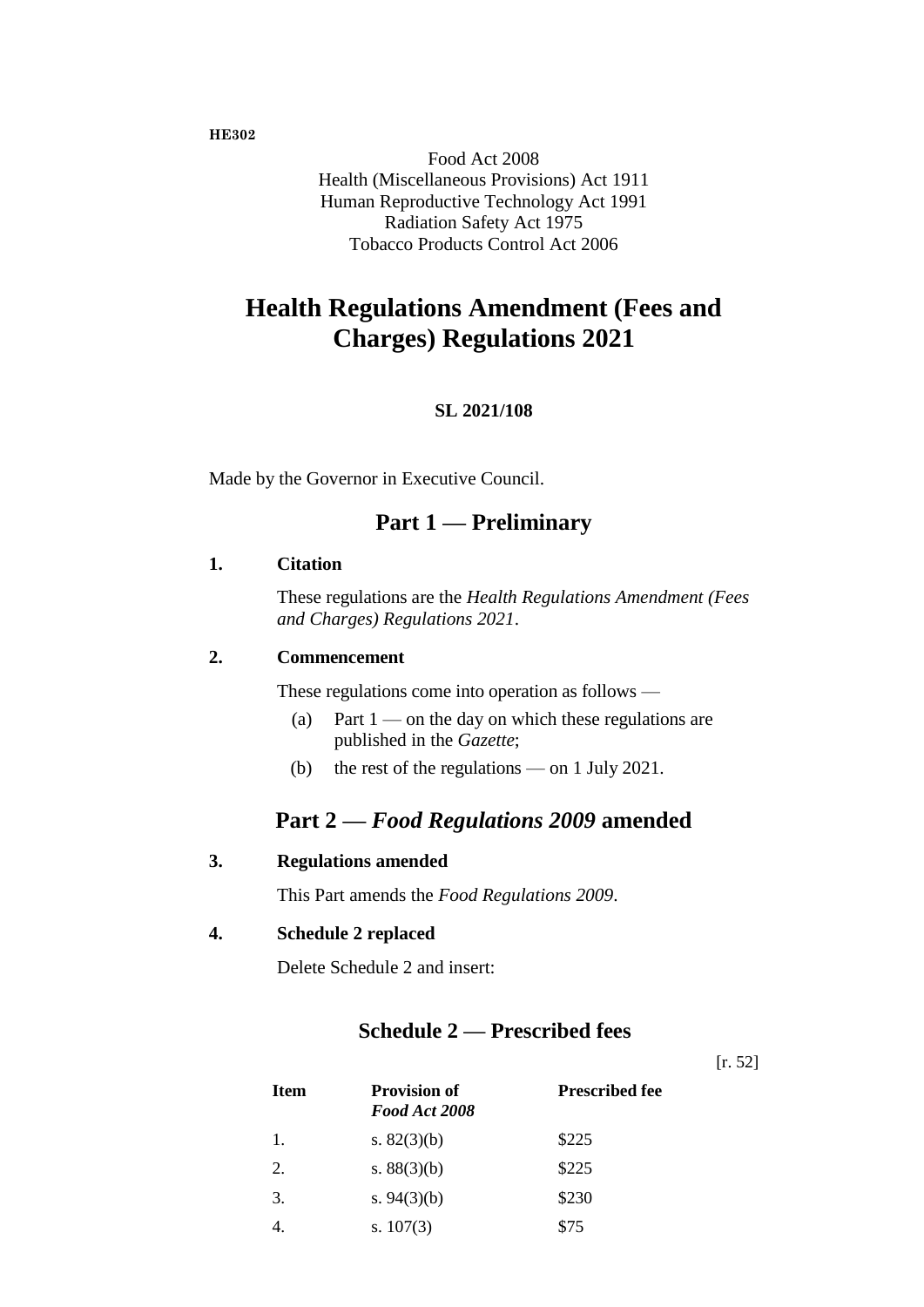| – Item | <b>Provision of</b><br>Food Act 2008 | <b>Prescribed fee</b> |
|--------|--------------------------------------|-----------------------|
| -5.    | s. $110(3)(c)$                       | \$230                 |

# **Part 3 —** *Health (Pesticides) Regulations 2011* **amended**

## **5. Regulations amended**

This Part amends the *Health (Pesticides) Regulations 2011*.

## **6. Schedule 1 replaced**

Delete Schedule 1 and insert:

## **Schedule 1 — Fees**

[r. 111]

| <b>Regulation</b> | <b>Description</b>                                                                                              | Fee $(\$)$ |
|-------------------|-----------------------------------------------------------------------------------------------------------------|------------|
|                   | Matters relating to business registrations                                                                      |            |
| r. 17             | Application for grant of registration                                                                           | 370        |
| r. $19(2)$        | Application for change or addition to business<br>premises                                                      | 27         |
| r. $20(4)(b)$     | Application for amendment or removal of<br>conditions                                                           | 27         |
| r. $22(1)$        | Application for renewal of registration                                                                         | 370        |
| r. $23(5)$        | Replacement of registration certificate                                                                         | 15         |
|                   | Matters relating to licences                                                                                    |            |
| r. 37             | Application for grant of licence                                                                                | 220        |
| r. $40(2)$        | Application for change or addition to<br>endorsements                                                           | 27         |
| r. $41(2)$        | Application for change or addition to<br>restricted-use pesticides                                              | 27         |
| r. $42(4)(b)$     | Application for amendment or removal of<br>conditions                                                           | 27         |
| r. $44(1)$        | Application for renewal of technician's licence                                                                 | 220        |
| r. $45(1)$        | Application for extension of provisional licence<br>(fee per month, or part of a month, of extension<br>sought) | 27         |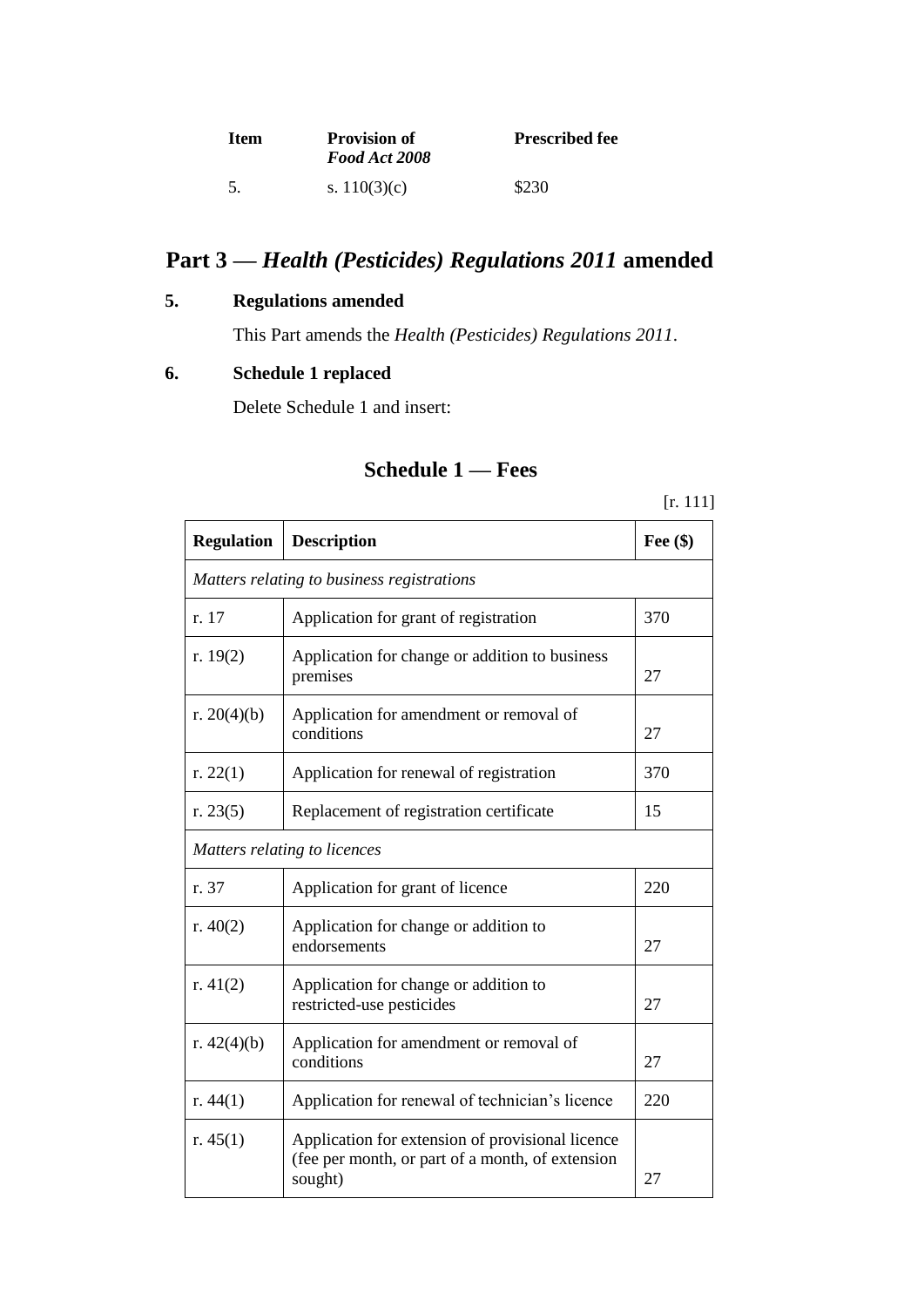| <b>Regulation</b> | <b>Description</b>                                                    | Fee $(\$)$ |
|-------------------|-----------------------------------------------------------------------|------------|
| r. $46(1)$        | Application to upgrade provisional licence to<br>technician's licence | 27         |
| r. $48(5)$        | Replacement of licence card                                           | 15         |
| Other matters     |                                                                       |            |
| r. $101(1)(b)$    | Application for Chief Health Officer permit                           | 135        |

## **Part 4 —** *Health (Treatment of Sewage and Disposal of Effluent and Liquid Waste) Regulations 1974* **amended**

### **7. Regulations amended**

This Part amends the *Health (Treatment of Sewage and Disposal of Effluent and Liquid Waste) Regulations 1974*.

### **8. Schedule 1 amended**

In Schedule 1 item 2(a) delete "72.00" and insert:

79.00

## **Part 5 —** *Human Reproductive Technology Regulations 1993* **amended**

### **9. Regulations amended**

This Part amends the *Human Reproductive Technology Regulations 1993*.

### **10. Various fees amended**

Amend the provisions listed in the Table as set out in the Table.

| <b>Provision</b>     | <b>Delete</b> | <b>Insert</b> |
|----------------------|---------------|---------------|
| r. $3(2)$            | \$1 629       | \$1658        |
| r. $3(3)(a)$         | \$204         | \$208         |
| r. $3(3)(b)$ and (c) | \$1 018       | \$1 0 36      |

**Table**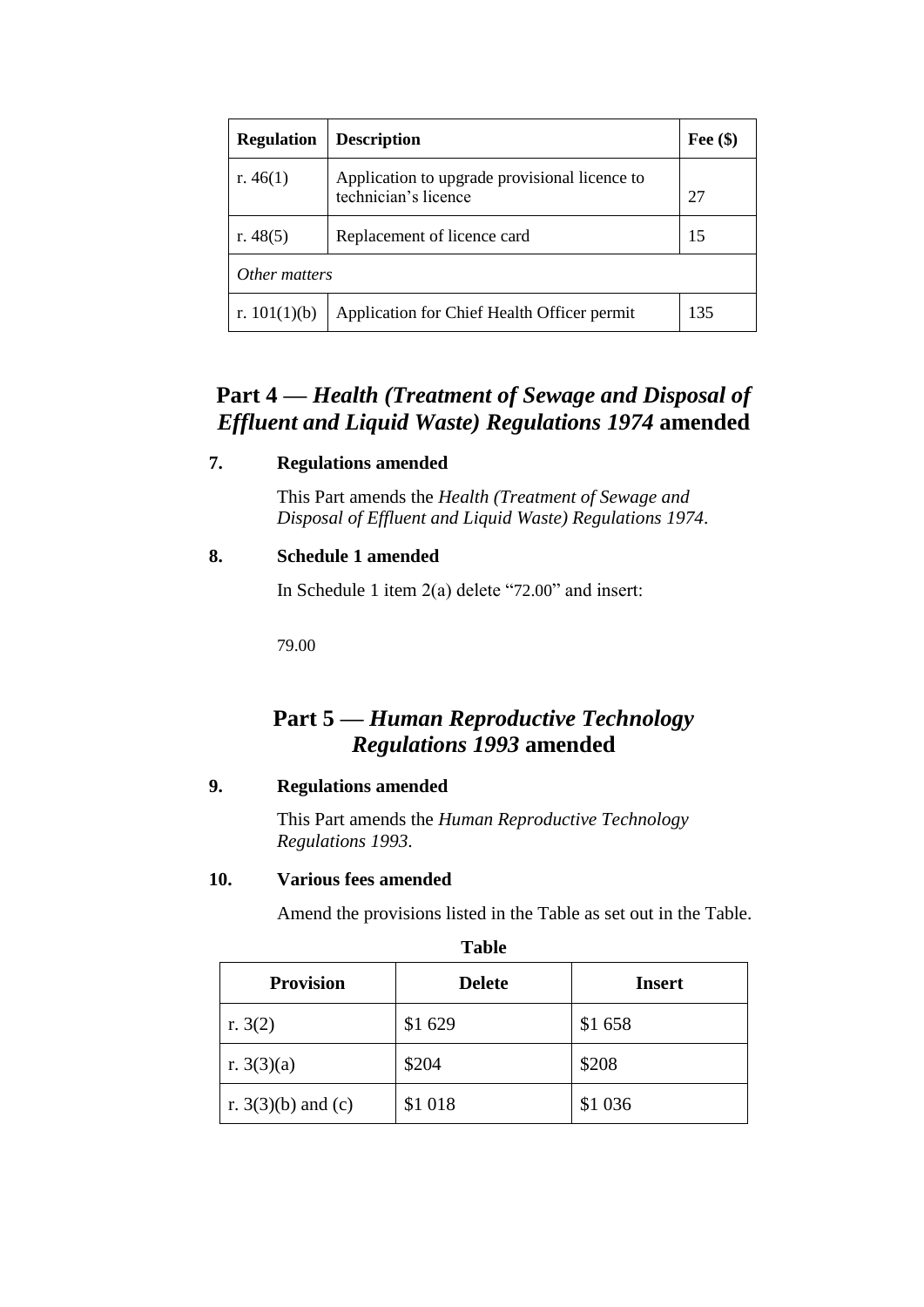## **Part 6 —** *Radiation Safety (General) Regulations 1983* **amended**

## **11. Regulations amended**

This Part amends the *Radiation Safety (General) Regulations 1983*.

### **12. Schedule XV replaced**

Delete Schedule XV and insert:

## **Schedule 15 — Fees**

[r. 58]

### **Division 1 — Registration and licences**

|    |                                                                                                                                                                                                                                                         | \$     |                  |
|----|---------------------------------------------------------------------------------------------------------------------------------------------------------------------------------------------------------------------------------------------------------|--------|------------------|
|    |                                                                                                                                                                                                                                                         | Annual | <b>Triennial</b> |
| 1. | Fee for registration or renewal of<br>registration of premises (other than<br>premises used solely for the mining<br>and milling of radioactive ores<br>(including mineral sands)), for the<br>manufacture, use or storage of<br>radioactive substances |        |                  |
|    | Maximum quantity:                                                                                                                                                                                                                                       |        |                  |
|    | 40 gigabecquerels                                                                                                                                                                                                                                       | 220    | 440              |
|    | 400 gigabecquerels                                                                                                                                                                                                                                      | 440    | 880              |
|    | 4 terabecquerels                                                                                                                                                                                                                                        | 880    | 1 800            |
|    | Exceeding 4 terabecquerels                                                                                                                                                                                                                              | 1 400  | 2800             |
| 2. | Fee for registration or renewal of<br>registration of premises used solely<br>for the mining and milling of<br>radioactive ores (including mineral<br>sands)                                                                                            | 220    | 440              |
| 3. | Fee for registration or renewal of<br>registration of premises for the sale<br>or service of radioactive substances,<br>irradiating apparatus or electronic<br>products                                                                                 | 220    | 440              |
| 4. | Fee for registration or renewal of<br>registration of premises (other than<br>premises referred to in items 1 to 3),<br>irradiating apparatus or electronic<br>products                                                                                 |        |                  |

In the case of —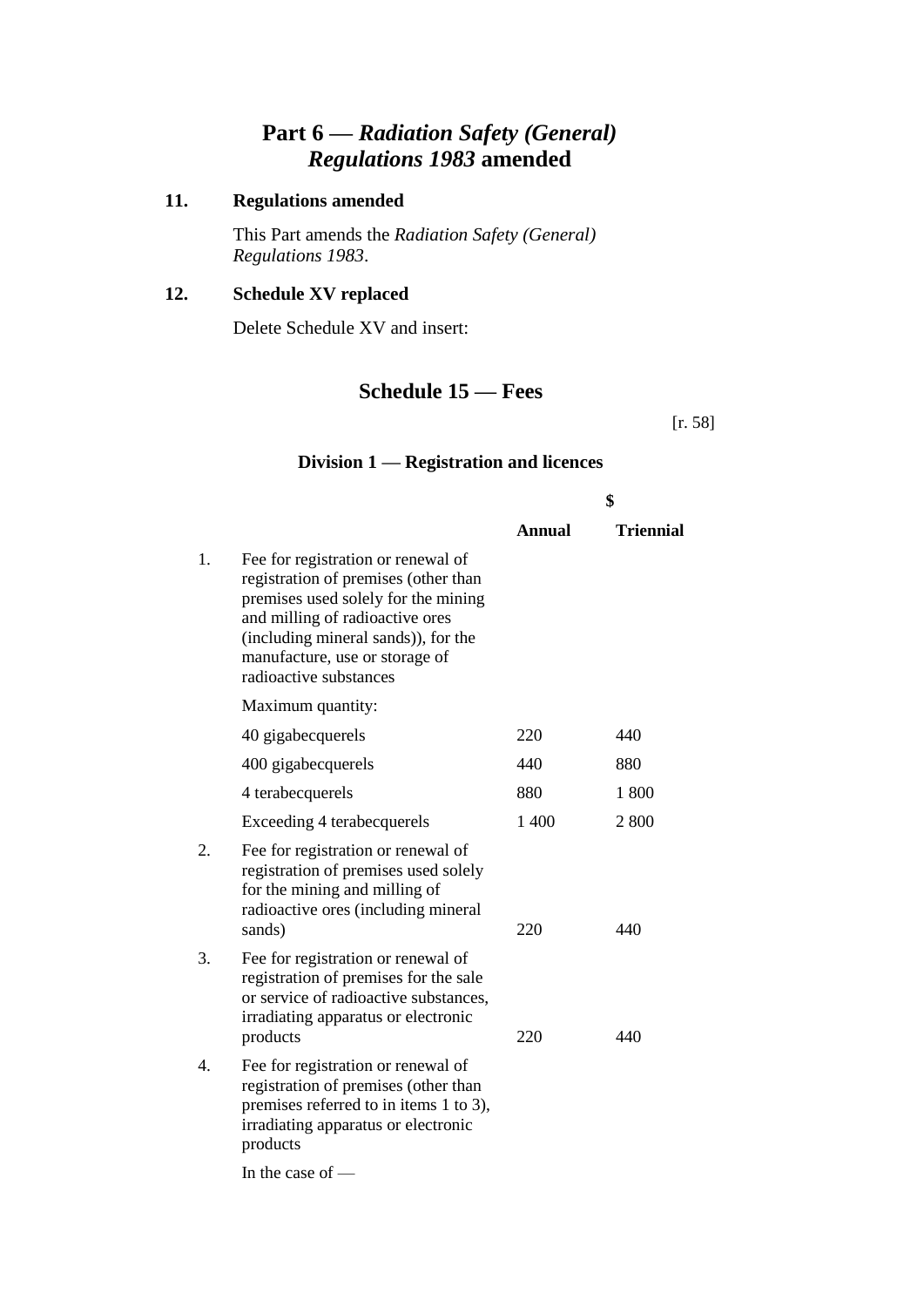|    |                                                                                                |        | \$               |
|----|------------------------------------------------------------------------------------------------|--------|------------------|
|    |                                                                                                | Annual | <b>Triennial</b> |
|    | not more than 2 irradiating<br>(a)<br>apparatus and/or electronic<br>products                  | 220    | 440              |
|    | more than 2 but not more than<br>(b)<br>5 irradiating apparatus and/or<br>electronic products  | 440    | 880              |
|    | more than 5 but not more than<br>(c)<br>10 irradiating apparatus and/or<br>electronic products | 880    | 1 800            |
|    | more than 10 irradiating<br>(d)<br>apparatus and/or electronic<br>products                     | 1 400  | 2 800            |
| 5. | Licence fee                                                                                    |        |                  |
|    | In the case of $-$                                                                             |        |                  |
|    | (a) irradiating apparatus and/or<br>electronic products                                        | 90     | 180              |
|    | radioactive substances<br>(b)                                                                  | 90     | 180              |

# **Division 2 — Temporary permits**

Fee for temporary permits for periods not exceeding 3 months.

|    |     |                                                                                                                                                                       | \$  |
|----|-----|-----------------------------------------------------------------------------------------------------------------------------------------------------------------------|-----|
| 1. |     | In respect of premises (other than premises<br>used solely for the mining and milling of<br>radioactive ores (including mineral sands))<br>and radioactive substances |     |
|    |     | Maximum quantity:                                                                                                                                                     |     |
|    |     | 40 gigabecquerels                                                                                                                                                     | 100 |
|    |     | 400 gigabecquerels                                                                                                                                                    | 200 |
|    |     | 4 terabecquerels                                                                                                                                                      | 400 |
|    |     | Exceeding 4 terabecquerels                                                                                                                                            | 600 |
| 2. |     | In respect of premises used solely for the<br>mining and milling of radioactive ores<br>(including mineral sands)                                                     | 100 |
| 3. |     | In respect of premises (other than premises<br>referred to in items 1 and 2), irradiating<br>apparatus and/or electronic products                                     |     |
|    |     | In the case of $-$                                                                                                                                                    |     |
|    | (a) | not more than 2 irradiating apparatus<br>and/or electronic products                                                                                                   | 100 |
|    | (b) | more than 2 but not more than<br>5 irradiating apparatus and/or<br>electronic products                                                                                | 200 |
|    |     |                                                                                                                                                                       |     |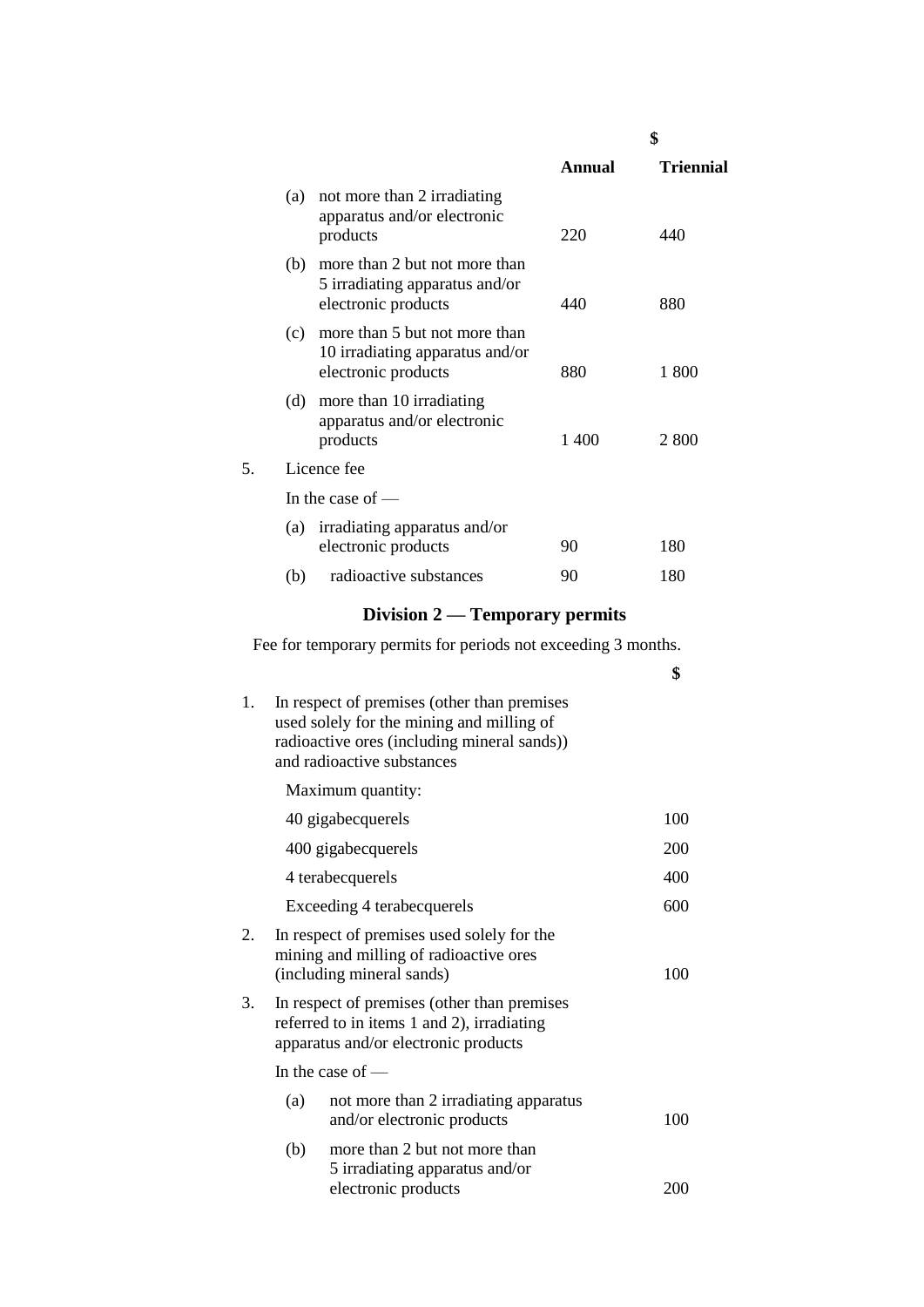|    | (c) | more than 5 but not more than<br>10 irradiating apparatus and/or<br>electronic products                                                      |        |
|----|-----|----------------------------------------------------------------------------------------------------------------------------------------------|--------|
|    | (d) | more than 10 irradiating apparatus<br>and/or electronic products                                                                             | 60 N N |
| 4. |     | For persons to operate, use, manufacture,<br>store, transport, sell, possess, install, service,<br>maintain, repair or otherwise deal with — |        |
|    | (a) | radioactive substances                                                                                                                       | 43     |
|    | (b) | irradiating apparatus and/or<br>electronic products                                                                                          | 43     |
|    |     | Division 3 – Records                                                                                                                         |        |

**\$**

|  | Fee for copy of records (per page) |  |
|--|------------------------------------|--|
|--|------------------------------------|--|

## **Part 7 —** *Radiation Safety (Qualifications) Regulations 1980* **amended**

#### **13. Regulations amended**

This Part amends the *Radiation Safety (Qualifications) Regulations 1980*.

#### **14. Schedule 2 amended**

In Schedule 2 item 2 delete "48.00" and insert:

50.00

## **Part 8 —** *Tobacco Products Control Regulations 2006* **amended**

#### **15. Regulations amended**

This Part amends the *Tobacco Products Control Regulations 2006*.

#### **16. Various fees amended**

Amend the provisions listed in the Table as set out in the Table.

**Table**

| <b>Provision</b>      | <b>Delete</b> | <b>Insert</b> |
|-----------------------|---------------|---------------|
| r. 25(1)(c)           | \$185.00      | \$190.00      |
| r. $25(2)(a)$ and (b) | \$220.00      | \$225.00      |